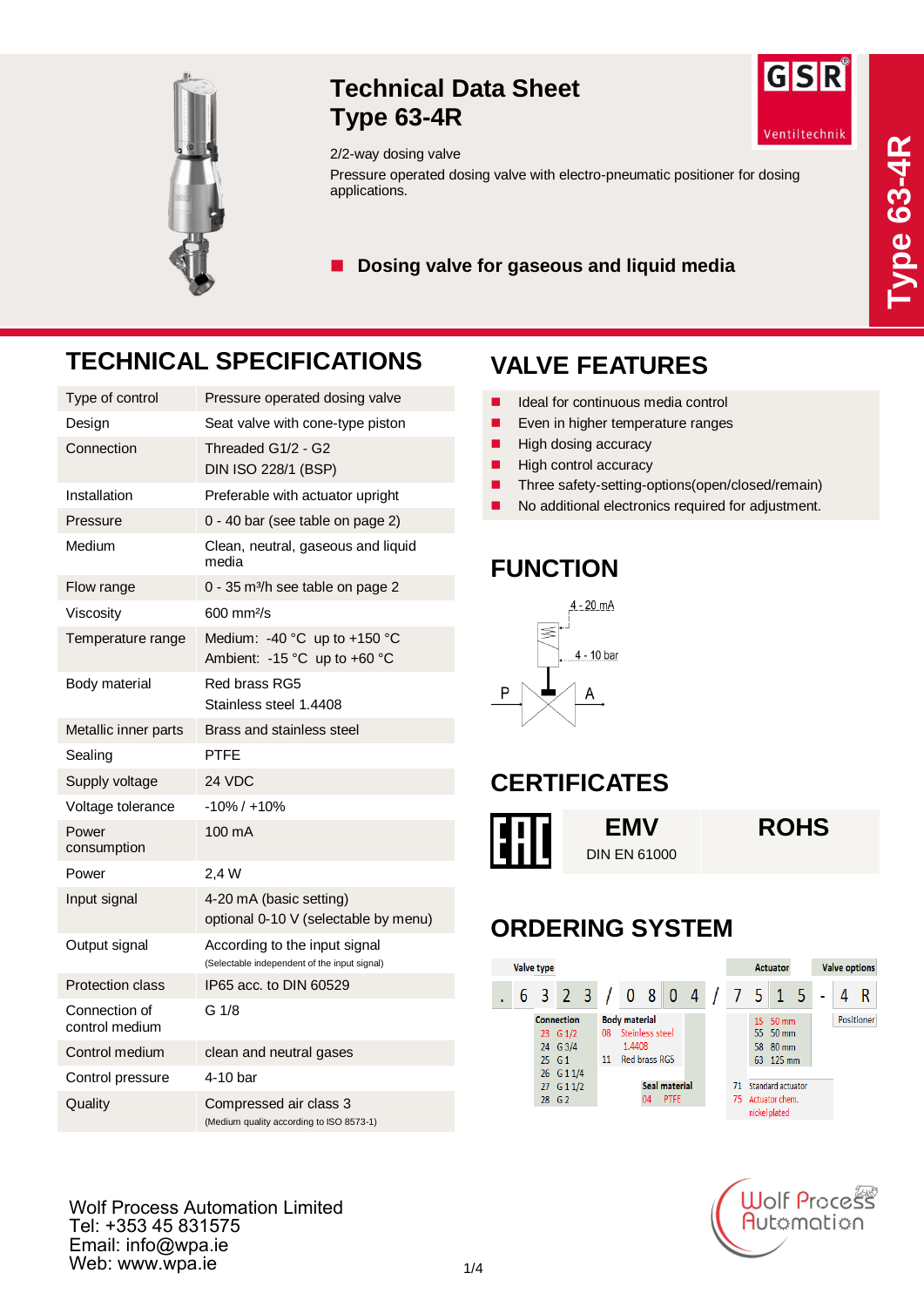# **TECHNICAL FEATURES**





|               |             |                  |               | max. pressure with actuator type |              |                          |
|---------------|-------------|------------------|---------------|----------------------------------|--------------|--------------------------|
| G             | Seat $Ø$ mm | Kv-value $m^3/h$ | Standard type | 7.5                              | 7.58         | 7.63                     |
| 1/2           | 13,5        | 3,2(3,4)         | .6323/04/7-4R | $0-16(0-40)$                     | ٠            | $\blacksquare$           |
| 3/4           | 27,5        | 6,0(6,5)         | .6324/04/7-4R | $0-16(0-20)$                     |              | $\overline{\phantom{a}}$ |
|               | 27,5        | 13,5(13,8)       | .6325/04/7-4R | $0-10(0-10)$                     | $0-16(0-22)$ | $\overline{\phantom{a}}$ |
| 11/4          | 40          | 17,0(18,0)       | .6326/04/7-4R | $\overline{\phantom{0}}$         | $0-12(0-12)$ | $0-16(0-40)$             |
| 11/2          | 40          | 30,0(30,0)       | .6327/04/7-4R | ۰                                | $0-8(0-8)$   | $0-16(0-30)$             |
| $\mathcal{P}$ | 50          | 35,0(40,0)       | .6328/04/7-4R |                                  | $0-5(0-5)$   | $0-16(0-20)$             |

**The values in brackets apply to the stainless steel version.**



| Acquisition range | $0 - 23$ mm         |
|-------------------|---------------------|
| Resolution        | 0,5% of max. stroke |
| Repeat accuracy   | 1% >                |
| <b>Hysteresis</b> | $< 1\%$             |
| Responsiveness    | $< 1\%$             |
| Adjustment range  | 1:200               |
|                   |                     |

### **ELECTRICAL CONNECTION**

| $6\bullet$ | $\overline{5}$ |                        |
|------------|----------------|------------------------|
| 70         | 8              | $\bullet$ <sup>3</sup> |
|            |                | $\bullet$ 2            |

| $Pin 1 = white$  | Outlet 2: 0-5 VDC - gigital/constant |
|------------------|--------------------------------------|
| $Pin 2 = brown$  | Supply voltage: 24 VDC               |
| $Pin 3 = green$  | Ground: 0 V                          |
| $Pin 4 = yellow$ | Input signal: 0-10 VDC               |
| Pin $5 =$ gray   | Output signal: 0-10 VDC              |
| $Pin 6 = pink$   | Output1: 0-5 VDC - Digital/Konstant  |
| $Pin 7 = blue$   | Input signal: 4-20 mA                |
| $Pin 8 = red$    | Output signal: 4-20 mA               |

**NOTE: The connected cable to the positioner must not be longer than 30 meters.**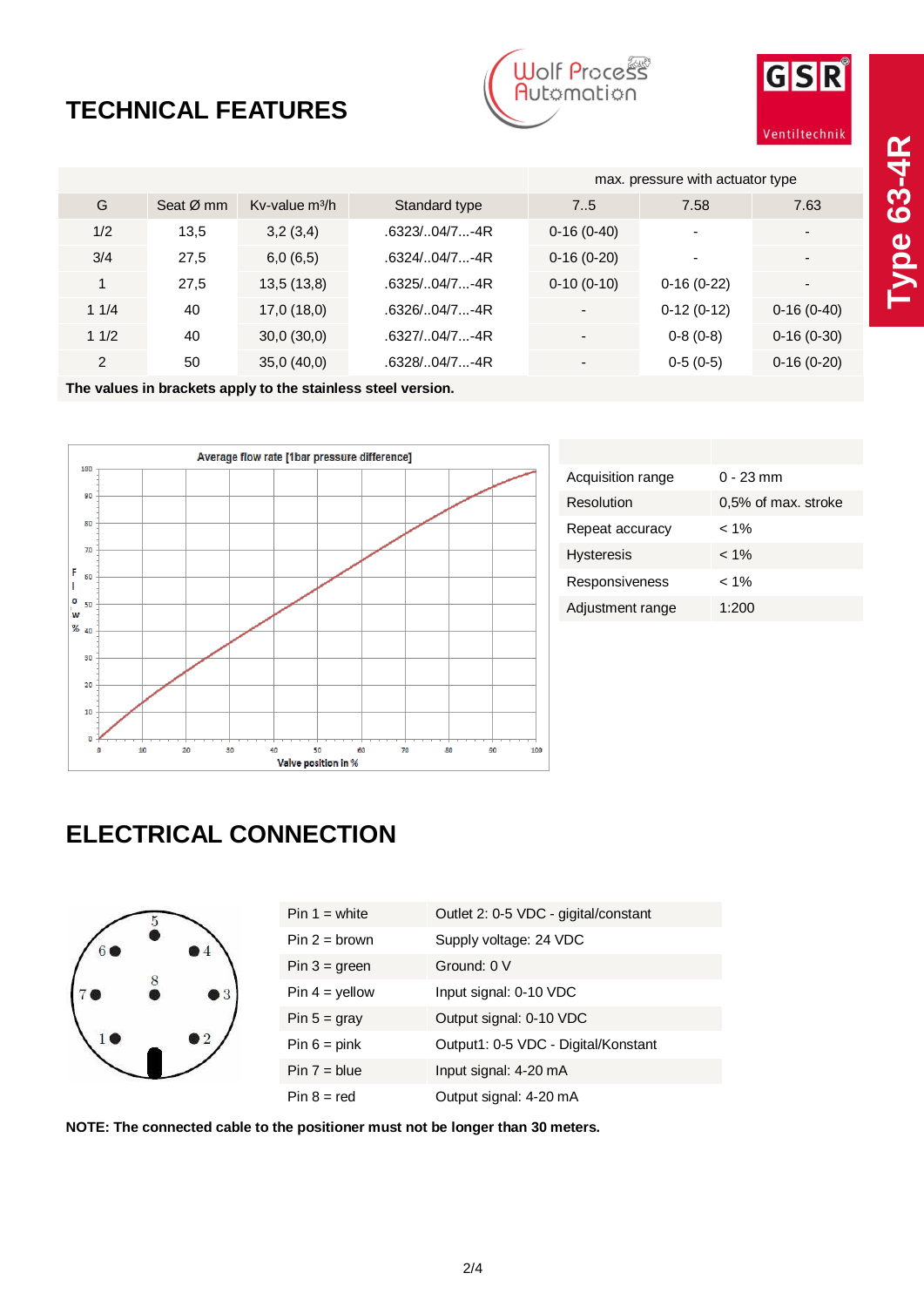

**Type 63**

**-4R**

| Actuator                                                     | 75         |            |                | 7.58       |             |              |              | 7.63        |              |              |
|--------------------------------------------------------------|------------|------------|----------------|------------|-------------|--------------|--------------|-------------|--------------|--------------|
| <b>Type</b>                                                  | .6323      | .6324      | .6325          | .6325      | .6326       | .6327        | .6328        | .6326       | .6327        | .6328        |
| G                                                            | 1/2        | 3/4        |                | 1          | 11/4        | 11/2         | 2            | 11/4        | 11/2         | 2            |
| A                                                            | 227        | 229        | 232            | 264        | 273         | 280          | 290          | 315         | 320          | 332          |
| D                                                            | 70         | 70         | 70             | 70         | 70          | 70           | 70           | 70          | 70           | 70           |
| K                                                            | 219        | 220        | 222            | 260        | 265         | 271          | 280          | 315         | 322          | 330          |
|                                                              | 66<br>(65) | 75<br>(75) | 80<br>(90)     | 80<br>(90) | 97<br>(110) | 107<br>(120) | 124<br>(150) | 97<br>(110) | 107<br>(120) | 124<br>(150) |
| t                                                            | 13(12)     | 14,5(13)   | 10,5(15)       | 10,5(15)   | 12,5(17)    | 14,5(19)     | 16,5(21)     | 12,5(17)    | 14,5 (19)    | 16,5(21)     |
| kg                                                           | 1,9        | 2          | $\overline{2}$ | 2,8        | 3,1         | 3,3          | 3,9          | 6,4         | 6,9          | 7,2          |
| The values in brackets apply to the stainless steel version. |            |            |                |            |             |              |              |             |              |              |